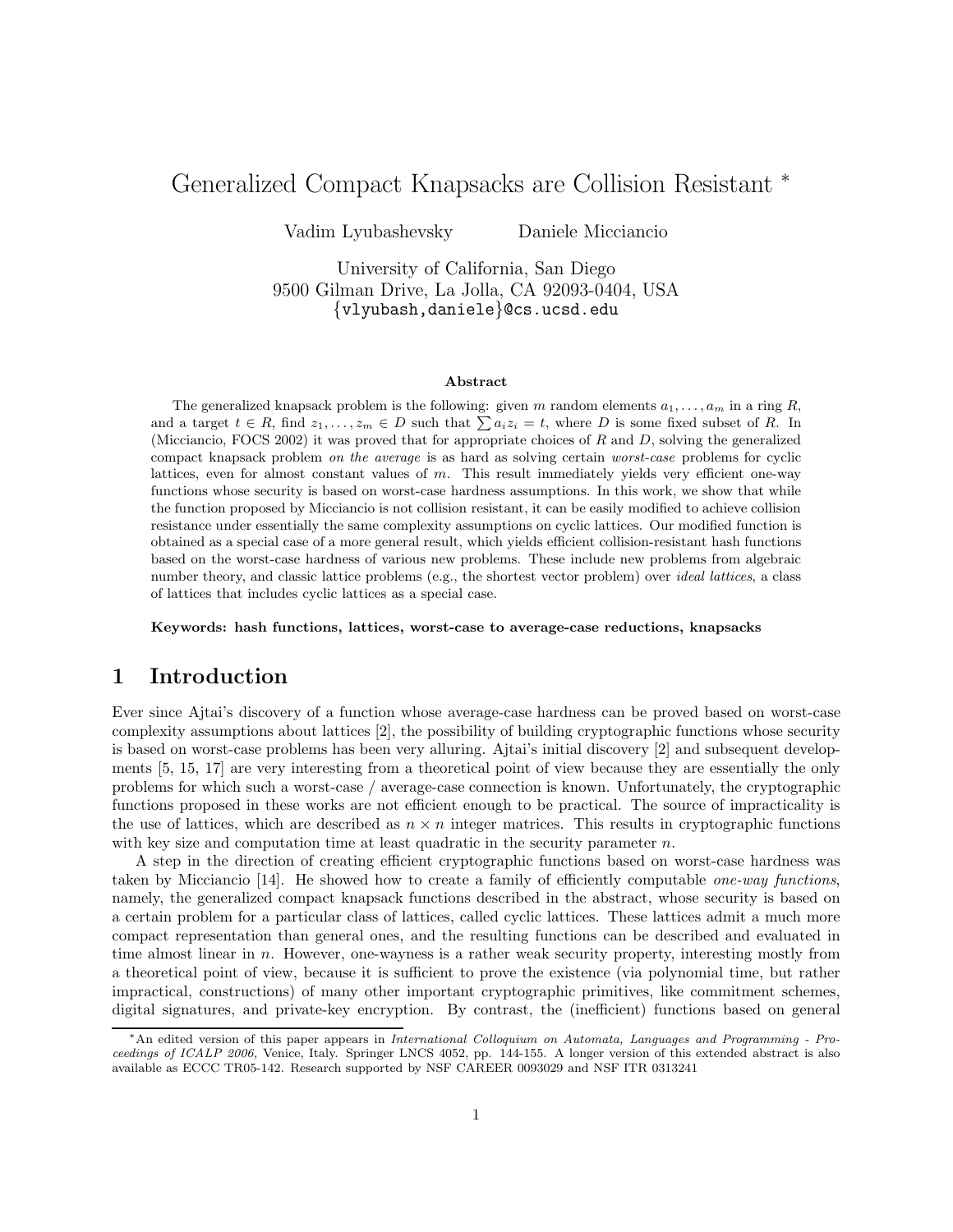lattices considered in [2, 5, 15, 17] are collision-resistant hash functions, a much more useful cryptographic primitive.

In this work, we take the next step in creating efficient cryptographic functions based on worst-case assumptions. We show how to create efficient, collision-resistant hash functions whose security is based on standard lattice problems for ideal lattices (i.e., lattices that can be described as ideals of certain polynomial rings). With current hash functions that are not based on any hardness assumptions, but used in practice, being broken [23, 24, 4], we believe that it may be an appropriate time to consider using efficient hash functions which do have an underlying hardness assumption, especially worst-case ones.

Our contributions and comparison with related work. In [14], it was shown how to create an efficient one-way function based on worst-case hardness of problems for lattices that can be represented as ideals in the ring  $\mathbb{Z}[x]/\langle x^n-1\rangle$ . We show how to construct collision-resistant hash functions based on the hardness of problems for lattices that can be represented as ideals in the ring  $\mathbb{Z}[x]/\langle f \rangle$ , where f can be one of infinitely many polynomials, including  $x^n - 1$ . As in [14], our functions are an instance of the generalized compact knapsack problem, but with ring  $R$  and subset  $D$  instantiated in a different way. The way we change ring R and subset  $D$  is simple, but essential, as we can show that the generalized compact knapsack instances considered in [14] are not collision resistant.

Concurrently with, and independently from our work, Peikert and Rosen [18] have shown, using very similar techniques, that the one-way function in [14] is not collision resistant and showed how to construct collision-resistant hash functions based on the hardness of finding the shortest vector for lattices which correspond to ideals in the ring  $\mathbb{Z}[x]/\langle x^n-1\rangle$ . While our more general result is interesting from a purely theoretical standpoint, it turns out that choices of certain f other than  $x<sup>n</sup> - 1$  result in somewhat better hash functions, making our generalization also of practical use. Also, our hardness assumptions are formulated in a way that leads to natural connections with algebraic number theory, and we are able to relate our complexity assumptions to problems from that area. We believe that this will further our understanding of ideal lattices.

There have been many proposed cryptographic primitives whose hardness relied on the knapsack problem (e.g., [13, 7, 6]), but attacks against them (e.g., [21, 11, 22]) rendered the primitives impractical. These attacks, however, were applied to a group-based knapsack problem, and it is unclear how to apply them to our ring-based one. Also, none of those primitives had a reduction to worst-case instances of lattice problems, and, to the best of our knowledge, there are no known efficient algorithms that are able to solve lattice problems (such as shortest vector) for lattices of dimension  $\approx 100$ . Of course, the hardness of our primitive is based on worst-case problems for ideal lattices, and very little is known about these. Still, currently there appear to be no algorithms able to take advantage of the ring structure that these lattices possess (see[14] for a discussion of known algorithms for cyclic lattices). Determining the worst-case hardness of lattice problems for ideal lattices is a very interesting open problem.

The ring-based cryptosystem NTRU [10] uses lattices that are similar to ours. While that cryptosystem has no known security proofs (not even one based on average-case assumptions), it has resisted attacks. This is perhaps due to the inherent hardness of ring-based cryptographic constructions that are used in [10] as well as in our work. While we only construct a hash function, our work may be viewed as a strong justification for using such ring based constructions. Our hope is that we have taken another step in the direction of constructing provably secure and efficient cryptosystems based on worst case hardness of lattice problems.

The hash function. We now give an informal description of the hash function families that we will be proving collision resistant. Given a ring  $R = \mathbb{Z}_p[x]/\langle f \rangle$ , where  $f \in \mathbb{Z}[x]$  is a monic, irreducible polynomial of degree n and p is an integer of order roughly  $n^2$ , generate m random elements  $a_1, \ldots, a_m \in R$ , where m is a constant. The ordered m-tuple  $h = (a_1, \ldots, a_m) \in R^m$  is our hash function. It will map elements in  $D^m$ , where D is a strategically chosen subset of R, to R. For an element  $b = (b_1, \ldots, b_m) \in D^m$ , the hash is  $h(b) = \sum_{i=1}^{m} a_i \cdot b_i$ . Notice that the size of the key (the hash function) is  $O(mn \log p) = O(n \log n)$ , and the operation  $a_i \cdot b_i$  can be done in time  $O(n \log n \log \log n)$  by using the fast Fourier transform, for appropriate choice of the polynomial f. Since m is a constant, hashing requires time  $O(n \log n \log \log n)$ . To prove that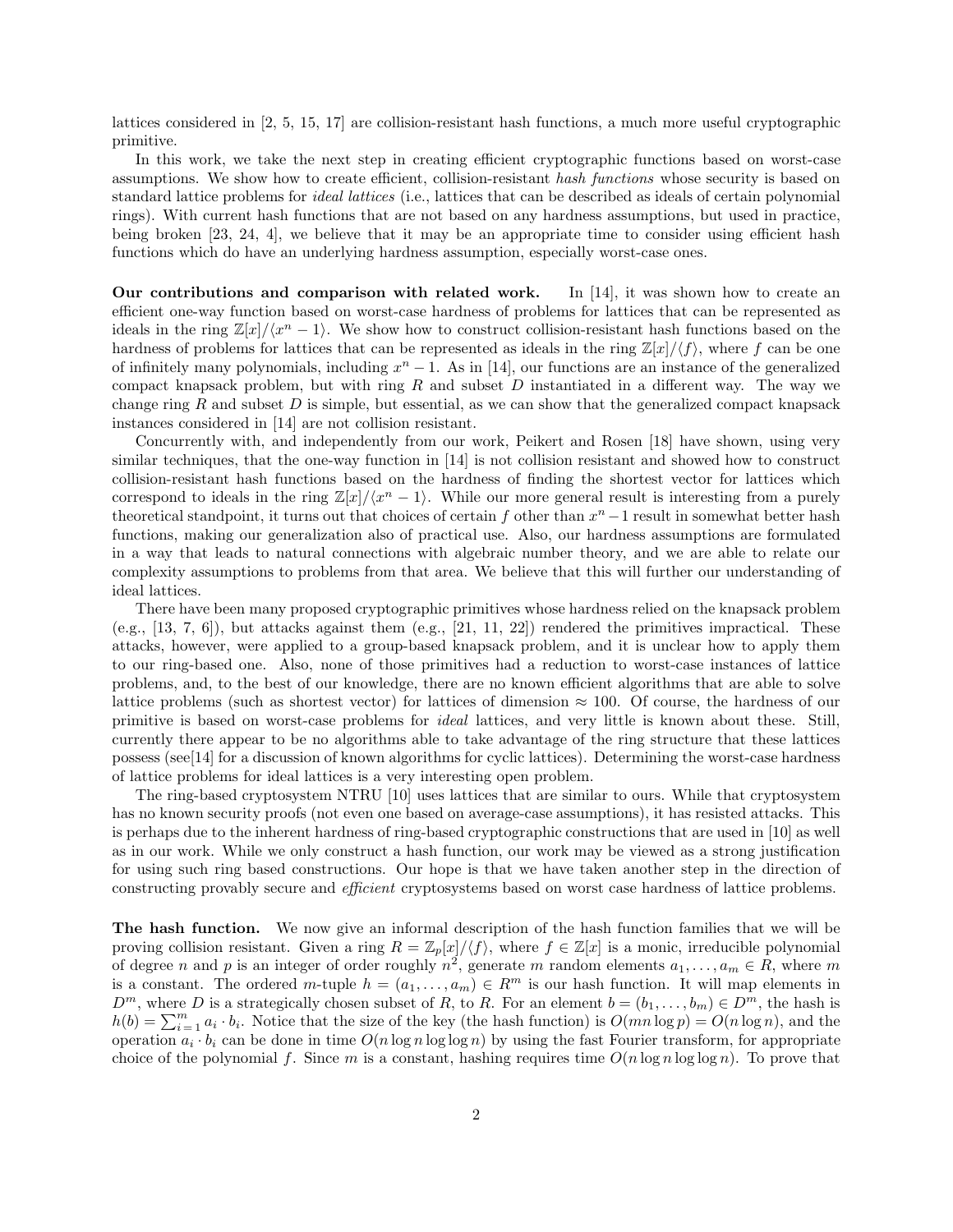our hash function family is collision resistant, we will show that if there is a polynomial-time algorithm that succeeds with non-negligible probability in finding  $b \neq b' \in D^m$  such that  $h(b) = h(b')$ , for a randomly chosen hash function  $h \in \mathbb{R}^m$ , then a certain problem called the "shortest polynomial problem" is solvable in polynomial time for every ideal of the ring  $\mathbb{Z}[x]/\langle f \rangle$ . We then show that the shortest polynomial problem is equivalent to some lattice and algebraic number theory problems.

Paper outline. Our main result and techniques rely on a connection between lattices and ideals of certain rings, which we describe in section 3. In section 4, we define the worst case problems on which we will be basing the security of our hash function. We formally define the hash function families in section 5.1 and show the worst-case to average-case reduction in section 5.2.

# 2 Preliminaries

### 2.1 Algebra

Let  $\mathbb{Z}[x]$  and  $\mathbb{R}[x]$  be the sets of polynomials with integer and real coefficients respectively. We identify polynomials (of degree  $\langle n \rangle$ ) with the corresponding *n*-dimensional vectors having the coefficients of the polynomial as coordinates. We define the  $\ell_p$  norm  $||g(x)||_p$  of  $g(x) \in \mathbb{Z}[x]$  as the norm of the corresponding vector, and the product of two n-dimensional vectors  $\mathbf{x} \cdot \mathbf{y}$  as the  $(2n - 1)$ -dimensional vector associated to the product of the corresponding polynomials.

Let R be a ring. The smallest ideal of R containing a subset  $S \subseteq R$  is denoted  $\langle S \rangle$ . Much of our work deals with the rings  $\mathbb{Z}[x]/\langle f \rangle$  where f is monic and irreducible. When f is a monic polynomial of degree n, every equivalence class  $(g + \langle f \rangle) \in (\mathbb{Z}[x]/\langle f \rangle)$  has a unique representative  $g' \in (g + \langle f \rangle)$  of degree less than n. This representative is denoted  $(g \mod f)$  and can be efficiently computed using the standard division algorithm. We endow the ring  $\mathbb{Z}[x]/\langle f \rangle$  with the (infinity) norm  $\|(g + \langle f \rangle)\|_f = \|g \text{ mod } f\|_{\infty}$ . Notice that the function  $\|\cdot\|_f$  is well defined (i.e., it does not depend on the choice of representative g) and it is indeed a norm (i.e., it satisfies the positivity and triangle inequality properties). As shorthand, we will sometimes write  $\|g\|_f$  instead of  $\|g+\langle f\rangle\|_f$ . Also, whenever there is no confusion from context, instead of writing  $g+\langle f\rangle$ for elements of  $\mathbb{Z}[x]/\langle f \rangle$ , we just write g.

#### 2.2 Lattices

An *n*-dimensional *integer lattice* is a subgroup of  $\mathbb{Z}^n$  generated by linearly independent vectors  $\mathbf{b}_1, \ldots, \mathbf{b}_n \in$  $\mathbb{Z}^n$ . The set of vectors  $\mathbf{b}_1, \ldots, \mathbf{b}_n$  is called a *basis* for the lattice, and can be compactly represented by the matrix **B** having the basis vectors as columns. The lattice generated by **B** is denoted  $\mathcal{L}(\mathbf{B})$ . The dual of this lattice, denoted  $\mathcal{L}(\mathbf{B})^*$ , is the lattice generated by the matrix  $\mathbf{B}^{-T}$ , and consists of all vectors that have integer scalar product with all lattice vectors. For any basis **B**, we define the fundamental parallelepiped  $\mathcal{P}(\mathbf{B}) =$  $\{Bx: \forall i.0 \leq x_i < 1\}$ . Sampling random lattice points from the fundamental parallelepiped associated to a given sublattice can be done in polynomial time [16, Proposition 8.2].

The minimum distance of a lattice  $\mathcal{L}(\mathbf{B})$  is the minimum distance between any two (distinct) lattice points and equals the length of the shortest nonzero lattice vector. The minimum distance can be defined with respect to any norm. For any  $p \ge 1$ , the  $\ell_p$  norm of a vector **x** is defined by  $\|\mathbf{x}\|_p = \sqrt[p]{\sum_i |x_i|^p}$  and the corresponding minimum distance is denoted

$$
\lambda_1^p(\mathcal{L}(\mathbf{B})) = \min\{\|\mathbf{x} - \mathbf{y}\|_p : \mathbf{x} \neq \mathbf{y} \in \mathcal{L}(\mathbf{B})\} = \min\{\|\mathbf{x}\|_p : \mathbf{x} \in \mathcal{L}(\mathbf{B}) \setminus \{\mathbf{0}\}\}.
$$

Each norm gives rise to a corresponding computational problem  $SVP^p_\gamma$  (the  $\gamma$ -approximate *Shortest Vector* Problem in the  $\ell_p$  norm): given a lattice  $\mathcal{L}(\mathbf{B})$ , find a nonzero vector  $\mathbf{v} \in \mathcal{L}(\mathbf{B})$  such that  $\|\mathbf{v}\|_p \leq \gamma \lambda_1^p(\mathcal{L}(\mathbf{B}))$ . We also consider the restriction of  $SVP$  to specific classes of lattices. The restriction of  $SVP$  to a class of lattices  $\Lambda$  is denoted  $\Lambda$ -SVP. (E.g, [14] considers  $Cyclic$ -SVP).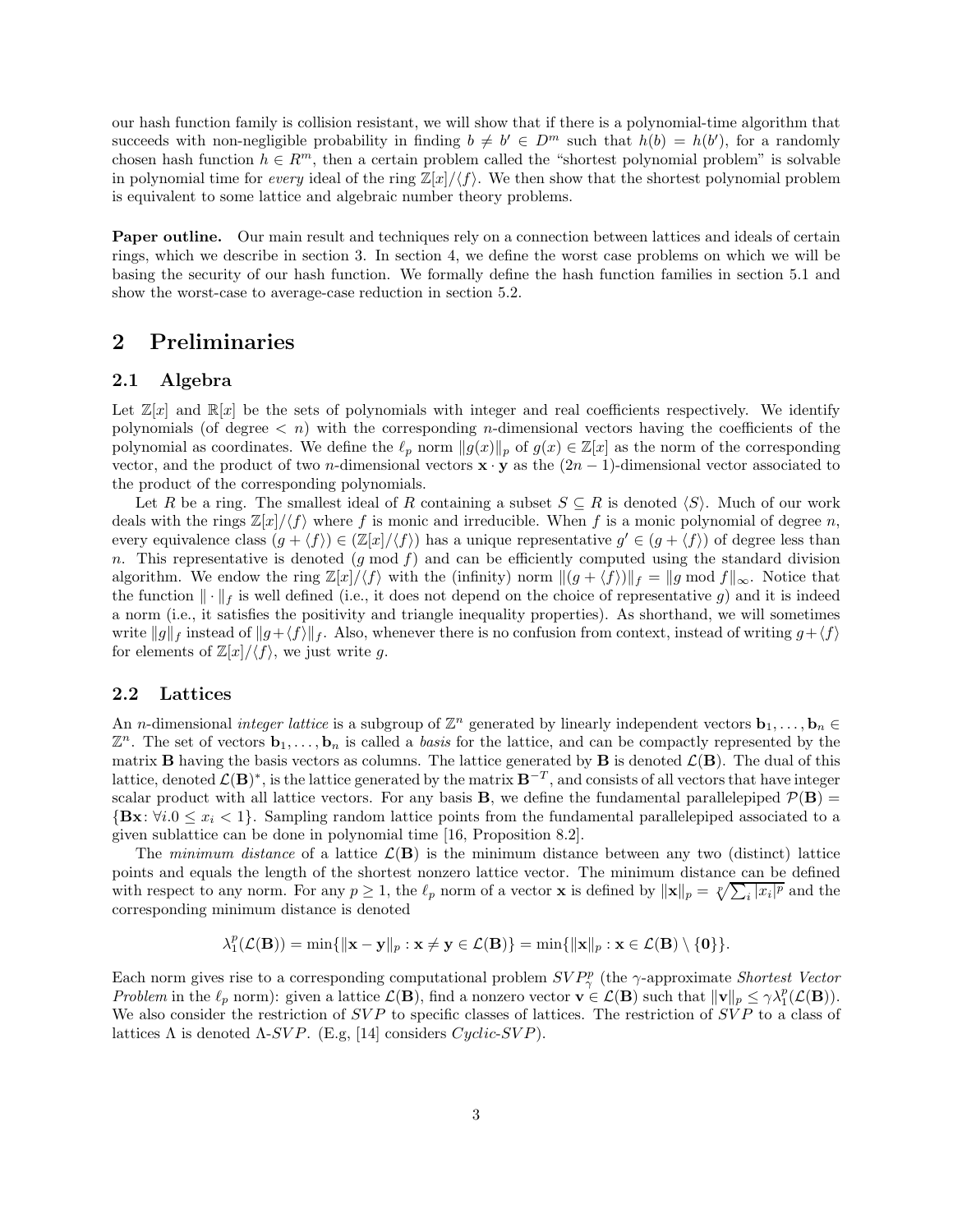The notion of minimum distance can be generalized to define the *i*th successive minimum (in the  $\ell_p$  norm)  $\lambda_i^p(\mathcal{L}(\mathbf{B}))$  as the smallest radius r such that the closed sphere  $\bar{\mathcal{B}}_p(r) = {\mathbf{x} : ||\mathbf{x}||_p \leq r}$  contains i linearly independent lattice points:  $\lambda_i^p(\mathcal{L}(\mathbf{B})) = \min\{r : \dim(\text{span}(\mathcal{L}(\mathbf{B}) \cap \mathcal{B}_p(r))) \geq i\}.$ 

In this work, we focus on the infinity norm  $\|\mathbf{x}\|_{\infty} = \lim_{p \to \infty} \|\mathbf{x}\|_{p} = \max_{i} |x_{i}|$  since it is the most natural and convenient norm when dealing with polynomials, but most of our results are easily translated to other norms as well. The shortest vector problem in the infinity norm  $SVP^{\infty}_{\gamma}$  was shown to be NP-hard for factor up to  $\gamma(n) = n^{1/\log \log n}$  by Dinur [8]. The asymptotically fastest algorithm for computing the shortest vector exactly takes time  $2^{O(n)}$  [3] and the best polynomial time algorithm approximates the shortest vector to within a factor of  $2^{O(\frac{n \log \log n}{\log n})}$  [3],[20],[12]. It is conjectured that approximating SVP to within a polynomial factor is a hard problem, although it is shown that (under standard complexity assumptions) for small polynomial factors it is not  $NP$ -hard [1], [9].

#### 2.3 Gaussian distribution

Let X and Y be random variables over a set A with probability density functions  $\delta_X$  and  $\delta_Y$ . We denote the statistical distance between X and Y by  $\Delta(X, Y)$ .

For any vectors **c**, **x** and any  $s > 0$ , let  $\rho_{s,c}(\mathbf{x}) = e^{-\pi ||(\mathbf{x}-\mathbf{c})/s||^2}$  be a Gaussian function centered in **c** scaled by a factor of s. The total measure associated to  $\rho_{s,c}$  is  $\int_{\mathbf{x}\in\mathbb{R}^n} \rho_{s,c}(\mathbf{x})d\mathbf{x} = s^n$ . So,  $\int_{\mathbf{x}\in\mathbb{R}^n} (\rho_{s,c}(\mathbf{x})/s^n)d\mathbf{x} = 1$ and  $\rho_{s,c}/s^n$  is a probability density function. The distribution  $\rho_{s,c}/s^n$  can be efficiently approximated using standard techniques (see [17]), so in the rest of the paper we make the simplifying assumption that we can sample from  $\rho_{s,c}/s^n$  exactly and work with real numbers.

Functions are extended to sets in the usual way; e.g.,  $\rho_{s,c}(A) = \sum_{\mathbf{x} \in A} \rho_{s,c}(\mathbf{x})$  for any countable set A. For any s, c and lattice  $\Lambda$ , define the discrete probability distribution (over the lattice  $\Lambda$ )  $D_{\Lambda,s,\mathbf{c}}(\mathbf{x}) = \frac{\rho_{s,\mathbf{c}}(\mathbf{x})}{\rho_{s,\mathbf{c}}(\Lambda)}$ , where  $\mathbf{x} \in \Lambda$ . Intuitively,  $D_{\Lambda,s,c}$  is the conditional probability<sup>1</sup> that  $(\rho_{s,c}/s^n) = \mathbf{x}$  given  $(\rho_{s,c}/s^n) \in \Lambda$ . For brevity, we sometimes omit s or c from the notation  $\rho_{s,c}$  and  $D_{\Lambda,s,c}$ . When c or s are not specified, we assume that they are the origin and 1 respectively.

In [17] Gaussian distributions are used to define a new lattice invariant (called the smoothing parameter) defined below, and many important properties of this parameter are established. The following properties will be used in this paper.

**Definition 2.1.** For an n-dimensional lattice  $\Lambda$ , and positive real  $\epsilon > 0$ , the smoothing parameter  $\eta_{\epsilon}(\Lambda)$  is the smallest s such that  $\rho_{1/s}(\Lambda^* \setminus \{0\}) \leq \epsilon$ .

**Lemma 2.2** ([17, Lemma 4.1]). Let  $\rho_s/s^n$  mod **B** be the distribution obtained by sampling a point according to the probability density function  $\rho_s/s^n$  and reducing the result modulo **B**. For any lattice  $\mathcal{L}(\mathbf{B})$ , the statistical distance between  $\rho_s/s^n \mod B$  and the uniform distribution over  $\mathcal{P}(B)$  is at most  $\frac{1}{2}\rho_{1/s}(\mathcal{L}(B)^*)$  ${\bf \{0\}}$ ). In particular, if  $s \geq \eta_{\epsilon}(\mathcal{L}(\mathbf{B}))$ , then the distance  $\Delta(\rho_s/s^n \text{ mod } \mathbf{B}, U(\mathcal{P}(\mathbf{B})))$  is at most  $\epsilon/2$ .

**Lemma 2.3** ([17, Lemma 3.3]). For any n-dimensional lattice  $\Lambda$  and positive real  $\epsilon > 0$ ,

$$
\eta_{\epsilon}(\Lambda) \leq \sqrt{\frac{\ln(2n(1+1/\epsilon))}{\pi}} \cdot \lambda_n^2(\Lambda) \leq \sqrt{\frac{n\ln(2n(1+1/\epsilon))}{\pi}} \cdot \lambda_n^{\infty}(\Lambda).
$$

# 3 Generalized compact knapsacks and ideal lattices

In [14], Micciancio introduced the following generalization of the compact knapsack problem. Let R be a ring,  $D \subset R$  a subset, and  $m \ge 1$  a positive integer. The generalized knapsack function family  $\mathcal{H}(R, D, m)$  is the collection of all functions  $\mathfrak{h}_a: D^m \to R$  indexed by  $\mathbf{a} \in R^m$  mapping  $\mathbf{b} \in D^m$  to  $\mathfrak{h}_\mathbf{a}(\mathbf{b}) = \sum_{i=1}^m b_i \cdot a_i \in R$ .

For any function family H, define the problem  $Col_{\mathcal{H}}$  as follows: given a function  $\mathfrak{h} \in \mathcal{H}$ , find a collision, i.e., a pair of inputs  $\mathbf{b}, \mathbf{c} \in D^m$  such that  $\mathbf{b} \neq \mathbf{c}$  and  $\mathfrak{h}(\mathbf{b}) = \mathfrak{h}(\mathbf{c})$ . If there is no polynomial time algorithm that

<sup>&</sup>lt;sup>1</sup>We are conditioning on an event that has probability 0; this can be made rigorous by standard techniques.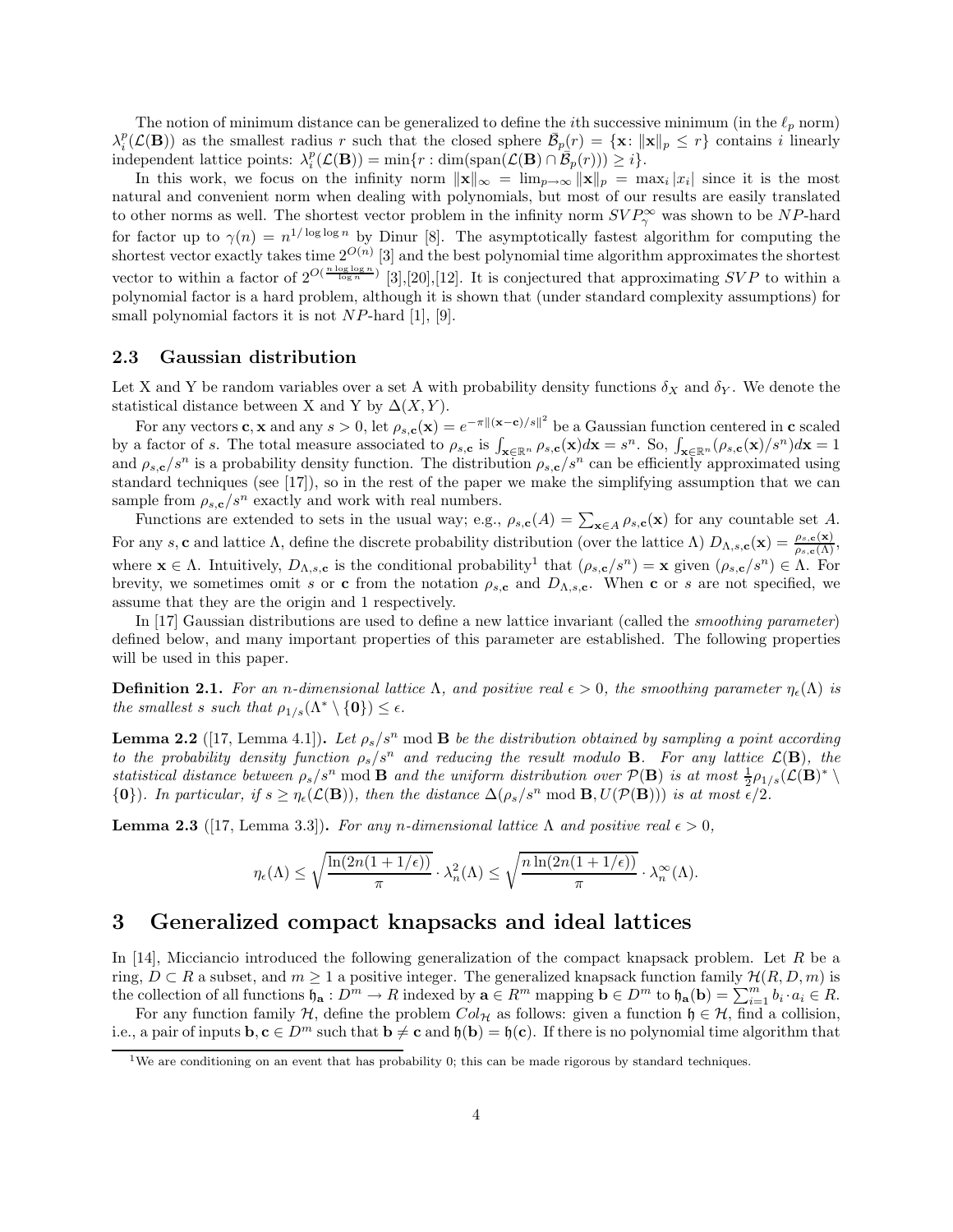can solve  $Col_{\mathcal{H}}$  with non-negligible probability when given an h which is distributed uniformly at random in  $H$ , then we say that  $H$  is a collision resistant family of hash functions.

Let  $f \in \mathbb{Z}[x]$  be a monic polynomial of degree n, and consider the quotient ring  $\mathbb{Z}[x]/\langle f \rangle$ . Using the standard set of representatives  $\{(g \mod f): g \in \mathbb{Z}[x]\}$ , and our identification of polynomials with vectors, the quotient ring  $\mathbb{Z}[x]/\langle f \rangle$  is isomorphic (as an additive group) to the integer lattice  $\mathbb{Z}^n$ , and any ideal  $I \subseteq \mathbb{Z}[x]/\langle f \rangle$  defines a corresponding integer sublattice  $\mathcal{L}(I) \subseteq \mathbb{Z}^n$ . Notice that not every integer lattice  $\mathcal{L}(\mathbf{B}) \subseteq \mathbb{Z}^n$  can be represented this way.<sup>2</sup> We define ideal lattices as lattices that admit such a representation.

**Definition 3.1.** An ideal lattice is an integer lattice  $\mathcal{L}(\mathbf{B}) \subseteq \mathbb{Z}^n$  such that  $\mathcal{L}(\mathbf{B}) = \{g \mod f : g \in I\}$  for some monic polynomial f of degree n and ideal  $I \subseteq \mathbb{Z}[x]/\langle f \rangle$ .

It turns out that the relevant properties of  $f$  for the resulting function to be collision resistant are:

- $f$  should be irreducible.
- the ring norm  $||g||_f$  is not much bigger than  $||g||_{\infty}$  for any polynomial g, in a quantitative sense to be explained later.

The first property implies that every ideal of the ring  $\mathbb{Z}[x]/\langle f \rangle$  defines a full-rank lattice in  $\mathbb{Z}^n$  and plays a fundamental role in our proofs.

**Lemma 3.2.** Every ideal I of  $\mathbb{Z}[x]/\langle f \rangle$ , where f is a monic, irreducible integer polynomial of degree n, is isomorphic to a full-rank lattice in  $\mathbb{Z}^n$ .

The second property affects the strength of our security proofs: the smaller the ratio  $||g||_f / ||g||_{\infty}$  is, the harder to break our functions seems to be. We elaborate on the second property by defining a quantitative parameter (the expansion factor) that captures the relation between  $\|\cdot\|_{\infty}$  and  $\|\cdot\|_{f}$ .

#### 3.1 The expansion factor

Notice that when we reduce a polynomial g modulo f, the maximum coefficient of g can increase by quite a bit, and thus  $||g||_f$  could be a lot bigger than  $||g||_{\infty}$ . For example if  $f = x^n - 2x^{n-1}$ , then  $x^{2n} \equiv 2^{n+1}x^{n-1}$ modulo f. On the other hand, if  $f = x^n - 1$ , we can never have such an exponential growth of coefficients. We capture this property of  $f$  by defining the *expansion factor* of  $f$  as

$$
EF(f,k) = \max_{g \in \mathbb{Z}[x], \deg(g) \le k(\deg(f) - 1)} ||g||_f / ||g||_{\infty}
$$

The below theorem gives tight bounds for the expansion factor of certain polynomials that have small expansion factors.

Theorem 3.3.  $(1) EF(x^{n-1} + x^{n-2} + \ldots + 1, k) \leq 2k$   $(2) EF(x^n + 1, k) \leq k$ 

In the full version of this work, we also provide some general formulas that upper bound the expansion factors of arbitrary polynomials.

### 4 Worst case problems

In this section we define the worst case problems and provide reductions among them. Because of the correspondence between ideals and integer lattices, we can use the successive minima notation used for lattices for ideals as well. So for any ideal I of  $\mathbb{Z}[x]/\langle f \rangle$ , where f is a monic integer polynomial, we'll define  $\lambda_i^p(I)$  to be  $\lambda_i^p(\mathcal{L}(I))$ .

<sup>&</sup>lt;sup>2</sup>Take, for example, the 2-dimensional lattice generated by the vectors  $(2,0)$  and  $(0,1)$  (or in terms of polynomials, by 2x and 1). This lattice cannot be represented by an ideal, because any ideal containing 1 must also contain the polynomial  $1 \cdot x$ , but the vector  $(1, 0)$  (corresponding to the polynomial x) does not belong to the lattice.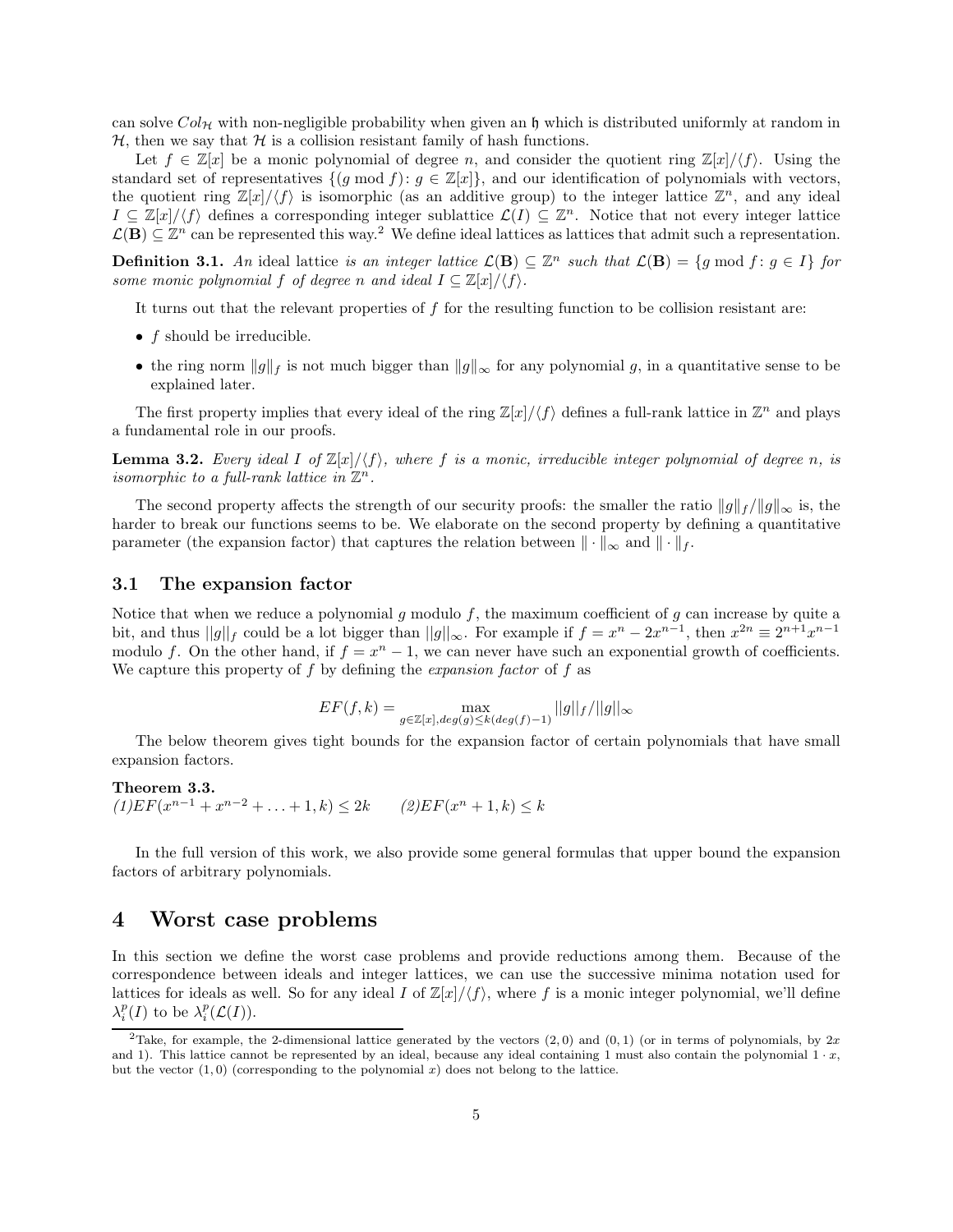**Definition 4.1.** In the approximate Shortest Polynomial Problem (SPP<sub> $\gamma$ </sub>(I)), we are given an ideal I ⊂  $\mathbb{Z}[x]/\langle f \rangle$  where f is a monic polynomial of degree n, and we are asked to find a  $g \in I$  such that  $g \neq 0$  and  $||g||_f \leq \gamma \lambda_1^{\infty}(I).$ 

As for the shortest vector problem, we can consider the restriction of SPP to specific classes of ideals. We will write f-SPP for SPP restricted to ideals of the ring  $\mathbb{Z}[x]/\langle f \rangle$ . The f-SPP problem for any monic, irreducible  $f$  is the main worst-case problem of this work, as it is the problem upon which the security of our hash functions will be based. Since  $SPP$  is a new problem whose hardness has not been explored, we show that other better-known problems can be reduced to it. If we denote by  $\mathcal{I}(f)$  the set of lattices that are isomorphic (as additive groups) to ideals of  $\mathbb{Z}[x]/\langle f \rangle$  where f is monic, then there's a straightforward reduction from  $\mathcal{I}(f)$ -SVP<sub> $\gamma$ </sub> to  $f$ -SPP<sub> $\gamma$ </sub> (and also the other way around).

Lattices in the class  $\mathcal{I}(x^n-1)$  (cyclic lattices) do not fall into the category of lattices that are isomorphic to ideals of  $\mathbb{Z}[x]/\langle f \rangle$  for an irreducible  $f$  (since  $x^n - 1$  is not irreducible). In the full version, we give a reduction from  $(x^{n}-1)$ - $SPP_{2\gamma}$  to  $(x^{n-1}+x^{n-2}+\ldots+1)$ - $SPP_{\gamma}$ , thus establishing the security of hash functions based on the hardness of the shortest vector problem for cyclic lattices of prime dimension. Another problem that we reduce to *SPP* is the problem of finding complex numbers with small conjugates in ideals of integers of certain number fields. This problem and the reduction are described in detail in the full version.

Now we state a lemma which shows that if I is an ideal of  $\mathbb{Z}[x]/\langle f \rangle$  where f is monic and irreducible, then  $\lambda_n^{\infty}(I)$  cannot be much bigger than  $\lambda_1^{\infty}(I)$ .

**Lemma 4.2.** For all ideals I of  $\mathbb{Z}[x]/\langle f \rangle$  where f is a monic, irreducible polynomial of degree n, we have  $\lambda_n^{\infty}(I) \leq EF(f, 2)\lambda_1^{\infty}(I)$ 

*Proof.* Let g be a polynomial in I of degree less than n such that  $||g||_{\infty} = \lambda_1^{\infty}(I)$ . Then consider the polynomials  $g, gx, \ldots, gx^{n-1}$ . By lemma 3.2, the polynomials  $g, gx, \ldots, gx^{n-1}$  are linearly independent. And since the maximum degree of any of these polynomials is  $2n-2$ ,  $||gx^{i}||_f \leq EF(f, 2)||gx^{i}||_{\infty} \leq EF(f, 2)||g||_{\infty} =$  $EF(f, 2)\lambda_1^{\infty}(I)$  for all  $0 \le i \le n-1$ .

We now define the incremental version of  $SPP$ . In this version, we are not looking for the shortest polynomial, but for a polynomial that is smaller than the one given to us. We will be reducing this problem to the average-case problem.

**Definition 4.3.** In the approximate Incremental Shortest Polynomial Problem (IncSPP<sub> $\gamma$ </sub>(I, g)), we are given I and  $a, g \in I$  such that  $||g||_f > \gamma \lambda_1^{\infty}(I)$  and are asked to return an  $h \in I$  such that  $||h||_f \neq 0$  and  $||h||_f \leq ||g||_f/2.$ 

We define the restricted version of  $IncSPP$  in the same was as the restricted version for  $SPP$ .

**Lemma 4.4.** There is a polynomial time reduction from  $f$ -SPP<sub> $\gamma$ </sub> to  $f$ -IncSPP<sub> $\gamma$ </sub>.

### 5 Collision resistant hash function families

In this section, we define families of hash functions which are instances of generalized compact knapsacks and prove that finding collisions in these hash functions is at least as hard as solving the approximate shortest polynomial problem.

#### 5.1 The hash function families

The hash function family  $\mathcal{H}(R, D, m)$  we will be considering in this paper will be instances of generalized knapsacks instantiated as follows. Let  $f \in \mathbb{Z}[x]$  be an irreducible, monic polynomial of degree n with expansion factor  $EF(f, 3) \leq \mathcal{E}$ . Let the ring R be  $\mathbb{Z}_p[x]/\langle f \rangle$  for some integer p, and let  $D = \{g \in R :$  $||g||_f \leq d$  for some positive integer d. The family of functions H is mapping elements from  $D^m$  to R where  $|D^m| = (2d+1)^{nm}$  and  $|R| = p^n$ . So if  $m > \frac{\log p}{\log 2d}$ , then H will be a family of functions that have collisions. We will only be interested in such families. We will now state the main theorem: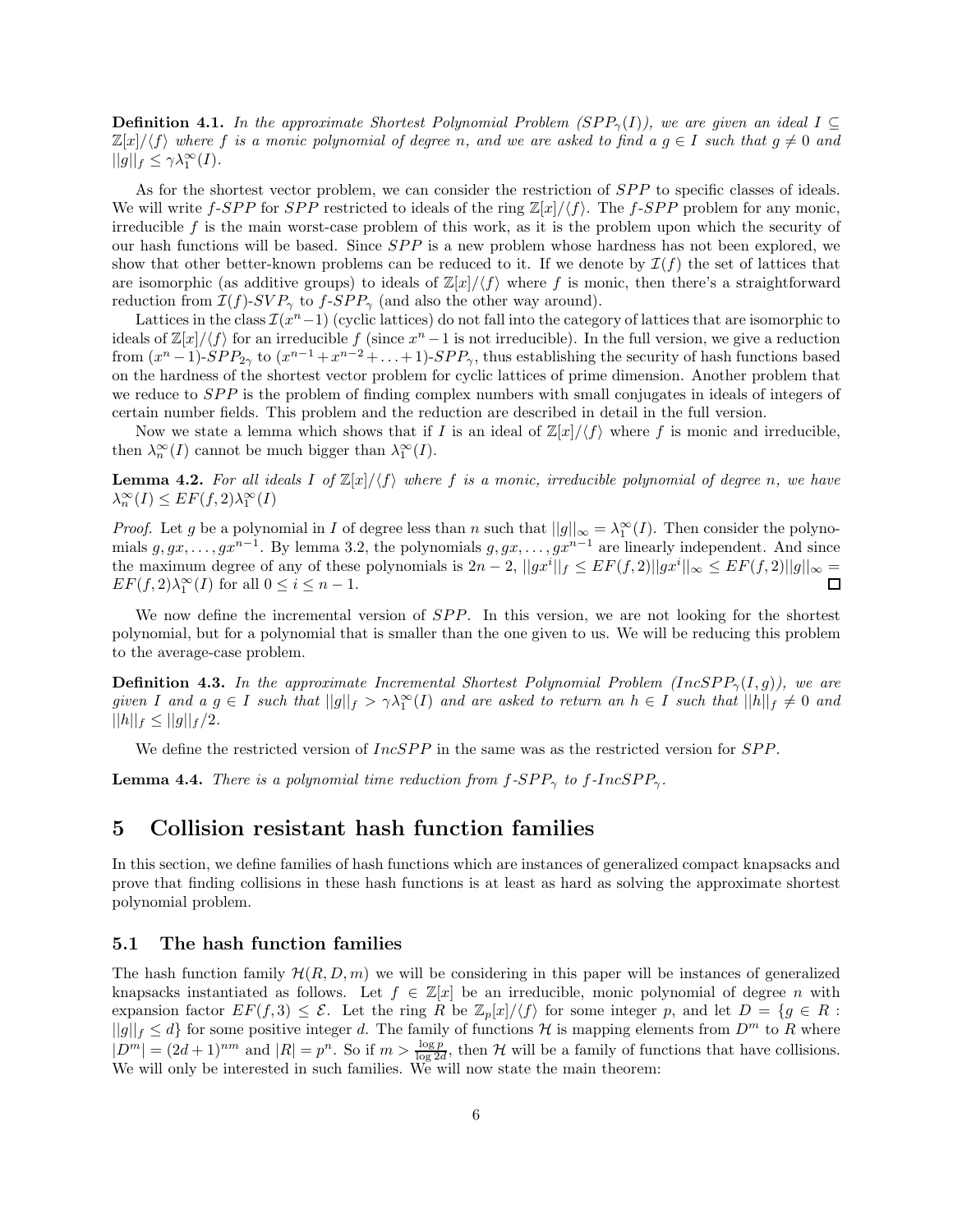**Theorem 5.1.** Let H be a hash function family as above with  $m > \frac{\log p}{\log 2d}$  and  $p > 2\mathcal{E}dmn^{1.5}\log n$ . Then, for  $\gamma = 8\mathcal{E}^2 dmn \log^2 n$ , there is a polynomial time reduction from  $f$ -SPP<sub> $\gamma$ </sub>(I) for any I to  $Col_{\mathcal{H}}(\mathfrak{h})$  where  $\mathfrak{h}$ is chosen uniformly at random from H.

The proof of the theorem is given in the next subsection. To achieve the best approximation factor for  $f$ - $SPP_{\gamma}(I)$ , we can set  $m = \Theta(\log n, \log \mathcal{E})$  and  $d = \Theta(\log n)$ . This makes  $\gamma = \tilde{O}(n)\mathcal{E}^{2}$ . For purposes of being able to compute the function faster, though, it is useful to have m be smaller than  $\Theta(\log n)$ . It is possible to make m constant at the expense of being able to approximate f-SPP only to a factor of  $\gamma = \tilde{O}(n^{1+\delta})\mathcal{E}^2$ . To be able to set m to a constant, we can set  $d = n^{\delta}$  for some  $\delta > 0$ . Then we can set  $m = \frac{\log(\mathcal{E})}{\delta \log n} + \frac{2+\delta}{\delta} + o(1)$ .

In order to get the "tightest" reduction, we should pick an f such that the bound  $\mathcal E$  on f's expansion factor is small. In theorem 3.3, we show that we can set  $\mathcal E$  to be 3 and 6 for polynomials of the form  $x^n + 1$ and  $x^{n-1} + x^{n-2} + \ldots + 1$  respectively. The polynomial  $x^n + 1$  is irreducible whenever n is a power of 2 and  $x^{n-1} + x^{n-2} + \ldots + 1$  is irreducible for prime n, so those are good choices for f. Among other possible f's with constant bounds for  $EF(f, 3)$  are polynomials of the form  $x^n \pm x \pm 1$  (see [19, Chapter 2.3.2] for sufficient conditions for the irreducibility of polynomials of this form).

Some sample instantiations of the hash function. If we let  $f = x^{126} + ... + x + 1$ ,  $n = 126$ ,  $d = 8$ ,  $m =$ 8, and  $p \approx 2^{23}$ , then our hash function is mapping  $|2d|^{mn} = 4032$  bits to  $|R_p| = p^n \approx 2900$  bits. If we want to base our hardness assumption on lattices of higher dimension, we can instantiate  $f = x^{256} + ... + x + 1$ ,  $n =$  $126, p \approx 2^{25}, d = 8, m = 8$ , and our hash function will be mapping 8192 bits to  $p^n \approx 6400$  bits. If we instead let  $f = x^{256} + 1$ , we can let p be half as small (because the expansion factor for  $x^n + 1$  is half of the expansion factor of  $x^n + \ldots + x + 1$  and thus we will be mapping 8192 bits to around 6150 bits.

#### 5.2 Finding collisions is hard

In this section, we will provide the proof of theorem 5.1. Let  $H$  be the family of hash functions described in the last subsection with  $p > 2\mathcal{E}dmn^{1.5}\log n$ . We will show that if one can solve in polynomial time, with non-negligible probability, the problem  $Col_{\mathcal{H}}(\mathfrak{h})$  where  $\mathfrak{h}$  is chosen uniformly at random from  $\mathcal{H}$ , then one can also solve  $f\text{-}IncSPP_\gamma(I,g)$  for any ideal I for  $\gamma = 8\mathcal{E}^2 dmn \log^2 n$ . And since by lemma 4.4,  $f\text{-}SPP_{\gamma}(I) \leq f\text{-}IncSPP_{\gamma}(I,g)$ , we will have a reduction from  $f\text{-}SPP_{\gamma}(I)$  for any I to  $Col_{\mathcal{H}}(\mathfrak{h})$  for a random h. Let C be an oracle such that when given a uniformly random  $h \in H$ ,  $\mathcal{C}(h)$  returns a solution to  $Col_{\mathcal{H}}(\mathfrak{h})$  with non-negligible probability in polynomial time. Now we proceed with giving an algorithm for  $f$ -IncSPP<sub> $\gamma$ </sub> when given access to oracle C.

Given:  $I, g \in I$  such that  $g \neq 0$  and  $||g||_f > 8\mathcal{E}^2 dm n \log^2 n \lambda_1^{\infty}(I)$ Find:  $h \in I$ , such that  $h \neq 0$  and  $||h||_f \leq ||g||_f / 2$ .

Without loss of generality, assume that g has degree less than n and thus  $||g||_{\infty} = ||g||_f$ . So we are looking for an h such that  $||h||_f \le ||g||_{\infty}/2$ . In this section, it will be helpful to think of ideals I and  $\langle g \rangle$  as subgroups of  $\mathbb{Z}^n$  (or equivalently, as sublattices of  $\mathbb{Z}^n$ ). Define a number s as

$$
s = \frac{||g||_{\infty}}{8\mathcal{E}\sqrt{n}\log n dm} \ge \mathcal{E}\sqrt{n}(\log n)\lambda_1^{\infty}(I) \ge \sqrt{n}(\log n)\lambda_n^{\infty}(I) \ge \eta_{\epsilon}(I)
$$

for  $\epsilon = (\log n)^{-2 \log n}$ , where the last inequality follows by lemma 2.3, and the inequality before that is due to lemma 4.2. By lemma 2.2, it follows that if  $y \in \mathbb{R}^n$  where  $y \sim \rho_s/s^n$ , then  $\Delta(y + I, U(\mathbb{R}^n/I)) \le$  $(\log n)^{-2\log n}/2$ . (That is, y is in an almost uniformly random coset of  $\mathbb{R}^n/I$ ). By our definition of s, we have that  $||g||_{\infty} = 8\mathcal{E}dms\sqrt{n}\log n$ . Now we will try to create an  $h \in I$  which is smaller than g using the procedure below. In the procedure, it may not be obvious how each step is performed, and the reader is referred to lemma 5.2 for a detailed explanation of each step.

(1) for  $i = 1$  to m

(2) generate a uniformly random coset of  $I/\langle g \rangle$  and let  $v_i$  be a polynomial in that coset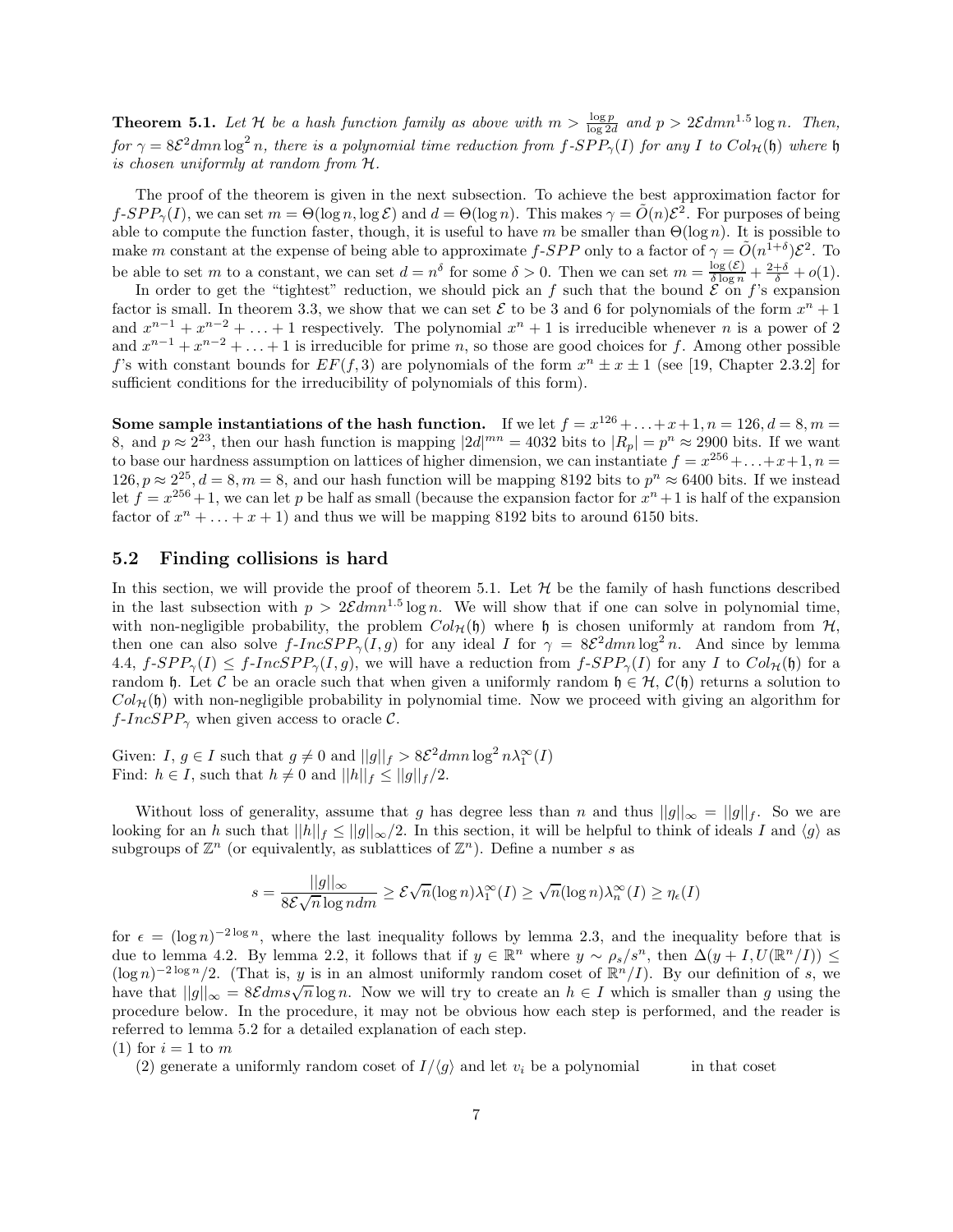- (3) generate  $y_i \in \mathbb{R}^n$  such that  $y_i$  has distribution  $\rho_s/s^n$  and consider  $y_i$  as a polynomial in  $\mathbb{R}[x]$
- (4) let  $w_i$  be the unique polynomial in  $\mathbb{R}[x]$  of degree less than n with
	- coefficients in the range  $[0, p)$  such that  $p(v_i + y_i) \equiv gw_i$  in  $\mathbb{R}^n / \langle pg \rangle$

(5)  $a_i = [w_i] \mod p$  (where  $[w_i]$  means round each coefficient of  $w_i$  to the nearest integer) (6) call oracle  $\mathcal{C}(a_1, \ldots, a_m)$ , and using its output, find polynomials  $z_1, \ldots, z_m$ 

such that  $||z_i||_f \leq 2d$  and

$$
\sum z_i a_i \equiv 0 \text{ in the ring } \mathbb{Z}_p[x]/\langle f \rangle.
$$
  
(7) output  $h = \left( \sum \left( \frac{g(w_i - [w_i])}{p} - y_i \right) z_i \right) \mod f.$ 

To complete the proof, we will have to show five things: first, we have to prove that the above procedure runs in polynomial time, which is done in lemma 5.2. Then, in lemma 5.3, we show that in step (6) we are feeding the oracle C with an  $\mathfrak{h} \in \mathcal{H}$  where the distribution of  $\mathfrak{h}$  is statistically close to uniform over H. In lemma 5.4, we show that the resulting polynomial h is in the ideal I. We then show that if  $\mathcal C$  outputted a collision, then with non-negligible probability,  $||h||_f \leq ||g||_{\infty}/2$  and that  $h \neq 0$ . This is done in lemmas 5.5 and 5.6 respectively. These five things prove that with non-negligible probability, we will obtain a solution to IncSPP<sub>γ</sub>. If we happen to fail, we repeat the procedure again. Since each run of the procedure is independent, we will obtain a solution to  $IncSPP_\gamma$  in polynomial time.

#### Lemma 5.2. The above procedure runs in polynomial time.

Proof. We will show that each step in the algorithm takes polynomial time. In step (2), we need to generate a random element of  $I/\langle g \rangle$ . By lemma 3.2, the ideals I and  $\langle g \rangle$  can be thought of as Z-modules of dimension n. Since  $\langle g \rangle \subseteq I$ , the group  $I/\langle g \rangle$  is finite, and we can efficiently generate a random element of  $I/\langle g \rangle$ . Step (4) of the algorithm will be justified in lemma 5.3. In step (5), we are just rounding each coefficient of  $w_i$  to the nearest integer and then reducing modulo p. Now each  $a_i$  can be thought of as an element of  $\mathbb{Z}_p[x]/\langle f \rangle$ , so in step (6) we can feed  $(a_1, \ldots, a_m)$  to the algorithm that solves  $Col_{\mathcal{H}}(a_1, \ldots, a_m)$ . The algorithm will return  $(\alpha_1, \ldots, \alpha_m)$ ,  $(\beta_1, \ldots, \beta_m)$  where  $\alpha_i, \beta_i \in \mathbb{Z}[x]/\langle f \rangle$  such that  $||\alpha_i||_f$ ,  $||\beta_i||_f \leq d$  and  $\sum a_i \alpha_i \equiv \sum a_i \beta_i$ in the ring  $\mathbb{Z}_p[x]/\langle f \rangle$ . Thus if we set  $z_i = \alpha_i - \beta_i$ , we will have  $||z_i||_f \leq 2d$  and  $\sum z_i a_i \equiv 0$  in the ring  $\mathbb{Z}_p[x]/\langle f \rangle.$ 

**Lemma 5.3.** Consider the polynomials  $a_i$  as elements in  $\mathbb{Z}_p^n$ . Then,

$$
\Delta((a_1,\ldots,a_m),U(\mathbb{Z}_p^{n\times m}))\leq m\epsilon/2.
$$

*Proof.* We know that  $v_i$  is in a uniformly random coset of  $I/\langle g \rangle$  and let's assume for now that  $y_i$  is in a uniformly random coset of  $\mathbb{R}^n/I$ . This means that  $v_i + y_i$  is in a uniformly random coset of  $\mathbb{R}^n/\langle g \rangle$  and thus the distribution of  $p(v_i + y_i)$  is in a uniformly random coset of  $\mathbb{R}^n/\langle pg \rangle$ . A basis for the additive group  $\langle pg \rangle$  is  $pg, pgx, \ldots, pgx^{n-1}$ , thus every element of  $\mathbb{R}^n/\langle pg \rangle$  has a unique representative of the form  $\alpha_0pg + \alpha_1pgx + \ldots + \alpha_{n-1}pgx^{n-1} = g(p\alpha_0 + p\alpha_1x + \ldots + p\alpha_{n-1}x^{n-1})$  for  $\alpha_i \in [0,1)$ . So step (4) of the algorithm is justified, and since  $p(v_i + y_i)$  is in a uniformly random coset of  $\mathbb{R}^n/\langle pg \rangle$ , the coefficients of the polynomial  $w_i = p\alpha_0 + p\alpha_1 x + \ldots + p\alpha_{n-1} x^{n-1}$  are uniform over the interval  $[0, p)$ , and thus the coefficients of  $[w_i]$  are uniform over the integers modulo p. The caveat is that  $y_i$  is not really in a uniformly random coset of  $\mathbb{R}^n/I$ , but is very close to it. By our choice of s, we have that  $\Delta(\rho_s/s^n + I, U(\mathbb{R}^n/I)) \leq \epsilon/2$ , and since  $a_i$  is a function of  $y_i$ , by a property of statistical distance, we have that  $\Delta(a_i, U(\mathbb{Z}_p^n)) \leq \epsilon/2$ . And since all the  $a_i$ 's are independent, we get that  $\Delta((a_1, \ldots, a_m), U(\mathbb{Z}_p^{n \times m})) \leq m\epsilon/2$ .

Due to space constraints, the proofs of the below lemmas are omitted, and we refer the interested reader to the full version of this work.

Lemma 5.4.  $h \in I$ 

**Lemma 5.5.** With probability negligibly different from 1,  $||h||_f \leq \frac{||g||_{\infty}}{2}$  $\frac{1}{2}$ .

Lemma 5.6.  $Pr[h = 0 | (a_1, \ldots, a_m), (z_1, \ldots, z_m)] = \Omega(1)$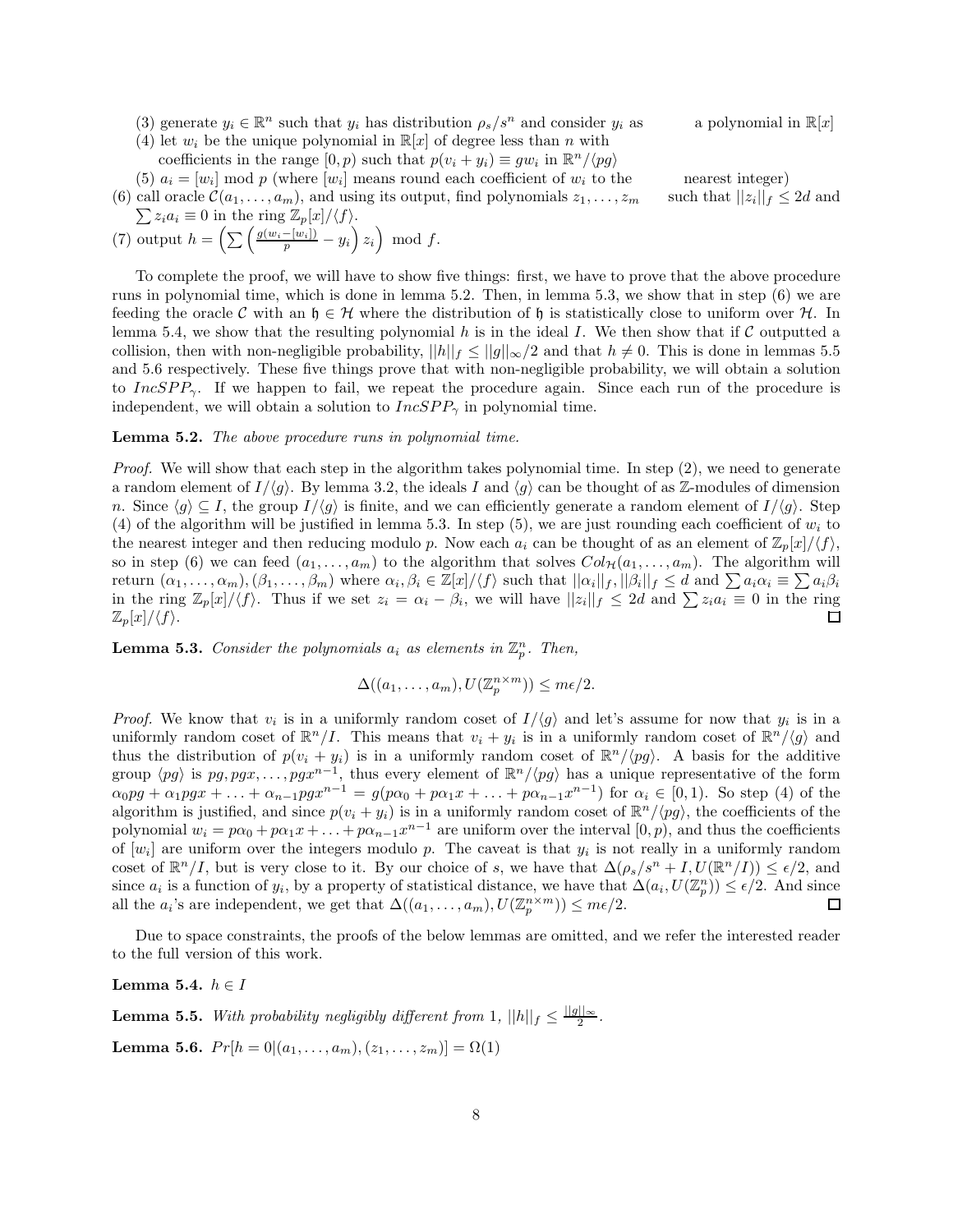### 6 Conclusions and open problems

We gave constructions of efficient collision-resistant hash functions that can be proven secure based on the conjectured worst-case hardness of the shortest vector problem for ideal lattices, i.e., lattices that can be represented as ideals of  $\mathbb{Z}[x]/\langle f \rangle$  for some monic, irreducible polynomial f. Moreover, our results can be extended to certain polynomials f that are not irreducible, e.g., the polynomial  $f = x^n - 1$  corresponding to the class of cyclic lattices.

The central question raised by our work is the hardness of  $\mathcal{I}(f)$ -SVP, or equivalently, the hardness of f-SPP for different f's. It is known that  $SVP$  is hard in the general case, and it was conjectured in [14] that  $\mathcal{I}(x^n-1)$ -SVP is hard as well. We show worst-case to average-case reductions that work for many other f's, so, in essence, we are giving more "targets" that can be proved hard.

Almost nothing is currently known about the complexity of problems for ideal lattices. We hope that our constructions of efficient collision-resistant hash functions based on the worst-case hardness of these problems provides motivation for their further study.

# References

- [1] D. Aharonov and O. Regev. Lattice problems in NP ∩ coNP. Journal of the ACM, 52(5):749–765, 2005.
- [2] M. Ajtai. Generating hard instances of lattice problems. In STOC, pages 99–108, 1996.
- [3] M. Ajtai, R. Kumar, and D. Sivakumar. A sieve algorithm for the shortest lattice vector problem. In STOC, pages 601–610, 2001.
- [4] E. Biham, R. Chen, A. Joux, P. Carribault, W. Jalby, and C. Lemuet. Collisions of SHA-0 and reduced SHA-1. In EUROCRYPT, 2005.
- [5] J. Cai and A. Nerurkar. An improved worst-case to average-case connection for lattice problems. In FOCS, pages 468–477, 1997.
- [6] B. Chor and R. L. Rivest. A knapsack type public-key cryptosystem based on arithmetic in finite fields. IEEE Trans. Inform. Theory, 34(5):901–909, 1988.
- [7] I. Damgard. A design principle for hash functions. In CRYPTO '89, pages 416–427, 1989.
- [8] I. Dinur. Approximating  $SVP_{\infty}$  to within almost-polynomial factors is NP-hard. Theor. Comput. Sci., 285(1):55–71, 2002.
- [9] O. Goldreich and S. Goldwasser. On the limits of nonapproximability of lattice problems. J. Comput. Syst. Sci., 60(3), 2000.
- [10] J. Hoffstein, J. Pipher, and J. H. Silverman. Ntru: A ring-based public key cryptosystem. In ANTS, pages 267–288, 1998.
- [11] A. Joux and L. Granboulan. A practical attack against knapsack based hash functions. In EURO-CRYPT'94, pages 58–66, 1994.
- [12] A. K. Lenstra, H. W. Lenstra Jr., and L. Lovasz. Factoring polynomials with rational coefficients. Mathematische Annalen, 261:513–534, 1982.
- [13] R.C. Merkle and M.E. Hellman. Hiding information and signatures in trapdoor knapsacks. IEEE Transactions on Information Theory, IT-24:525–530, 1978.
- [14] D. Micciancio. Generalized compact knapsacks, cyclic lattices, and efficient one-way functions from worst-case complexity assumptions. In FOCS, pages 356–365, 2002.